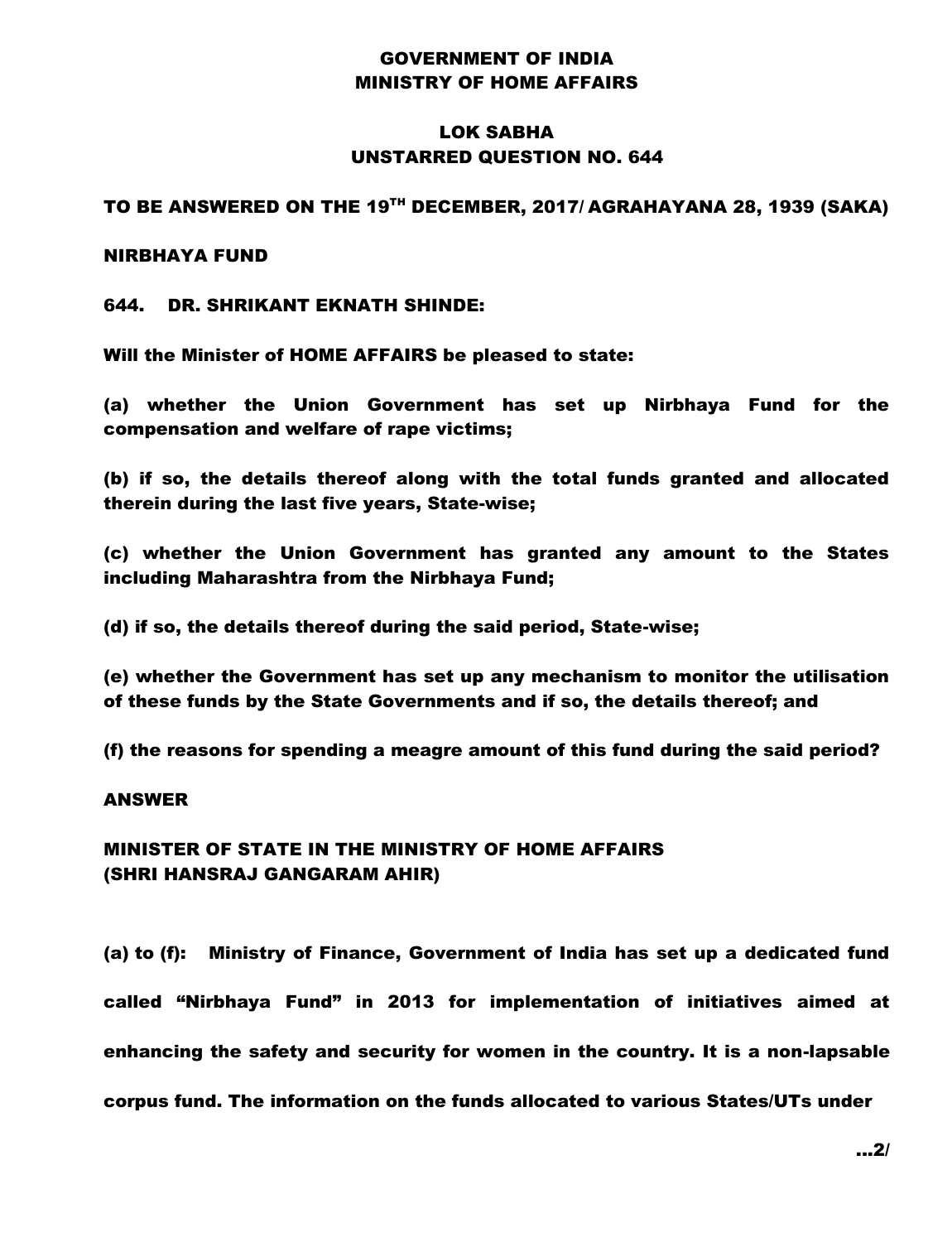Nirbhaya Fund are placed at Annexure-I & II. It is mentioned that the funds allocated to the State of Maharashtra is 735.47 Lakh till date. There is an Empowered Committee setup by Government of India which is an inter-ministerial Committee for appraising, recommending and reviewing various proposals/projects proposed by different Ministries/Departments/ States. As per Section 357A of Cr.P.C., every State Government, in co-ordination with the Central Government shall prepare a Victim Compensation Scheme (VCS) for providing funds for the purpose of compensation to the victim or his or her dependents who have suffered loss or injury as a result of the crime and who require rehabilitation. All States/UTs have notified their VCS, which include compensation to rape victims. Under the Central Victim Compensation Fund (CVCF) scheme, financial assistance of Rs. 200 crore, as a component of Nirbhaya Fund, has been released by the Ministry of Home Affairs to all States/UTs as one time grant in 2016-17 to support their respective Victim Compensation Scheme including the State of Maharashtra. Under CVCF, a sum of Rs. three lakhs is compensated to the affected individual (victim) in rape cases. The details of Central Victim Compensation Fund (CVCF) scheme are available in the Ministry of Home Affairs' website [www.mha.nic.in.](http://www.mha.nic.in/) A statement showing details of allocation made to different States/UTs under CVCF, including the State of Maharashtra, is attached at Annexure III.

-2-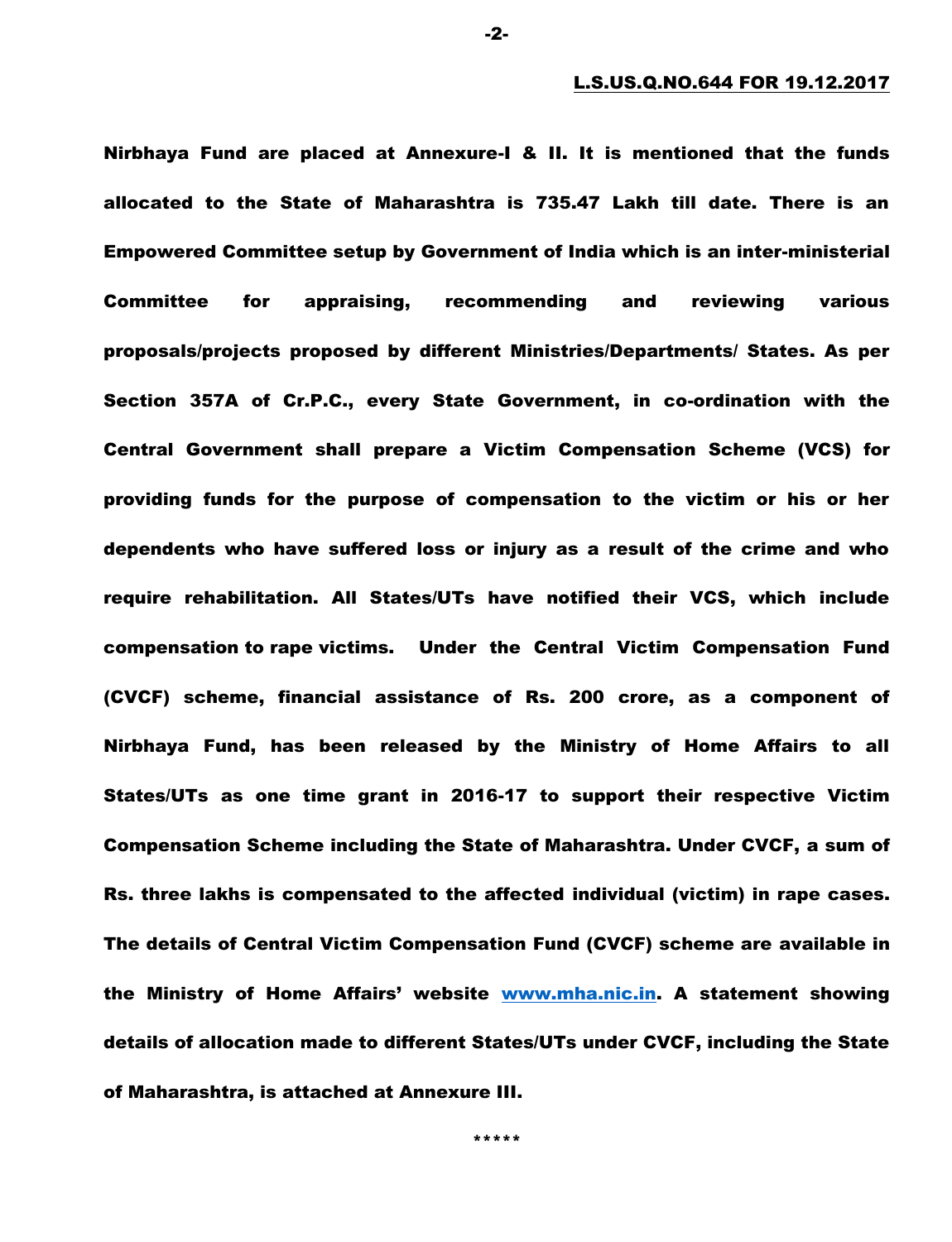#### **ANNEXURE-I L.S.US.Q.NO.644 FOR 19.12.2017**

| Sl. No. |                               |                                                                               |                                                  |                                |                  |              |              |                 |
|---------|-------------------------------|-------------------------------------------------------------------------------|--------------------------------------------------|--------------------------------|------------------|--------------|--------------|-----------------|
| 1.      | Fund allotted under "Nirbhaya | 2013-14                                                                       |                                                  | 2014-15                        | 2015-16          | 2016-17      |              | 2017-18         |
|         | Fund" till date by Government | (Rs. in Cr.)                                                                  |                                                  | (Rs. in Cr.)                   | (Rs. in          | (Rs. in Cr.) |              | (Rs. in Cr.)    |
|         | of India.                     |                                                                               |                                                  |                                | $Cr.$ )          |              |              |                 |
|         |                               | 1000.00                                                                       |                                                  | 1000.00                        | N <sub>i</sub> l | 550          |              | 550             |
| 2[A]    |                               | Status of Funds released under "Other Schemes Funded Status of funds released |                                                  |                                |                  |              |              |                 |
|         |                               |                                                                               | from Nirbhaya Fund".                             |                                |                  |              | (Rs. in Cr.) |                 |
|         |                               |                                                                               | Rajasthan                                        |                                |                  |              |              | 2.53            |
|         |                               |                                                                               | Haryana                                          |                                |                  |              | 0.76         |                 |
|         |                               |                                                                               | Andhra Pradesh                                   |                                |                  |              | 0.75         |                 |
|         |                               |                                                                               | Gujarat                                          |                                |                  |              | 0.76         |                 |
|         |                               | Mizoram<br>Chhattisgarh<br>b.<br>Karnataka                                    |                                                  |                                | 0.36             |              |              |                 |
|         |                               |                                                                               |                                                  |                                | 7.16             |              |              |                 |
|         |                               |                                                                               |                                                  |                                | 0.56             |              |              |                 |
|         |                               | 8.                                                                            | Madhya Pradesh                                   |                                |                  |              | 1.05         |                 |
|         |                               |                                                                               | Smart and safe cities free from Violence against |                                |                  |              |              |                 |
|         |                               |                                                                               |                                                  | Women and Girls programme]     |                  |              |              |                 |
|         |                               | 9                                                                             | <b>Uttrakhand</b>                                |                                |                  |              |              | 0.32            |
|         |                               |                                                                               |                                                  | [Safety and Security of Women] |                  |              |              |                 |
|         |                               | 10                                                                            | Nagaland                                         |                                |                  |              |              | 2.56            |
|         |                               |                                                                               | [Nirbhaya Shelter Home]                          |                                |                  |              |              |                 |
|         |                               | 11.                                                                           | One Stop Centre                                  |                                |                  |              | 67.57        |                 |
|         |                               | 12.                                                                           | Women Helpline                                   |                                |                  |              | 20.95        |                 |
|         |                               |                                                                               | <b>Total</b>                                     |                                |                  |              |              | Rs. 105.33 Cr.* |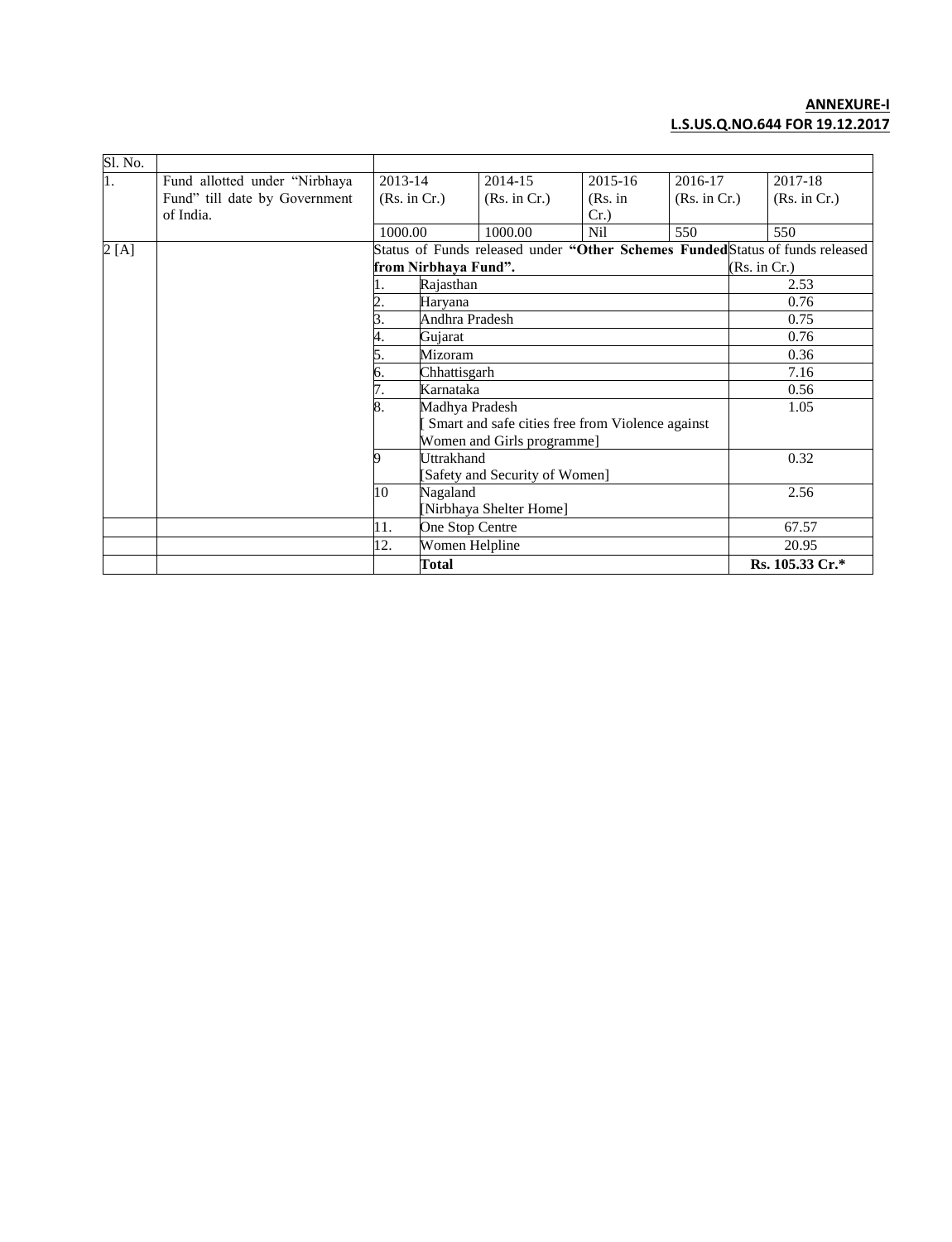| 2. [B] | Proposals appraised/approved<br>along with total project cost and<br><b>Expenditure incurred.</b> | Projects       |                                        | Project cost as appraised<br>by EC so far<br>(Rs. in Cr.) | Expenditure incurred<br>till date<br>(Rs. in Cr.) |  |
|--------|---------------------------------------------------------------------------------------------------|----------------|----------------------------------------|-----------------------------------------------------------|---------------------------------------------------|--|
|        |                                                                                                   |                | <b>Railways</b>                        | 500.00                                                    | 50.00                                             |  |
|        |                                                                                                   |                | <b>Integrated Emergency</b>            |                                                           |                                                   |  |
|        |                                                                                                   |                | <b>Response Management</b>             |                                                           |                                                   |  |
|        |                                                                                                   |                | System(IERMS)                          |                                                           |                                                   |  |
|        |                                                                                                   | $\overline{c}$ | <b>MeITY</b>                           | $\overline{3.5}$                                          | 2.44                                              |  |
|        |                                                                                                   |                | Emergency Alarm                        |                                                           |                                                   |  |
|        |                                                                                                   |                | based safety device for                |                                                           |                                                   |  |
|        |                                                                                                   |                | cars and buses-MeITY                   |                                                           |                                                   |  |
|        |                                                                                                   | 3              | <b>WCD</b>                             | 138.49                                                    | 58.64                                             |  |
|        |                                                                                                   |                | Abhaya Project-A.P.                    |                                                           |                                                   |  |
|        |                                                                                                   | 4              | <b>MoRTH</b>                           | 83.50                                                     | 40.20                                             |  |
|        |                                                                                                   |                | Women safety in Public                 |                                                           |                                                   |  |
|        |                                                                                                   |                | transport- UPSRTC                      |                                                           |                                                   |  |
|        |                                                                                                   | 5              | <b>MoRTH</b><br>Safety Initiatives by  | 56.06                                                     |                                                   |  |
|        |                                                                                                   |                | Bengaluru Metropolitan                 |                                                           |                                                   |  |
|        |                                                                                                   |                | Transport- Karnataka                   |                                                           |                                                   |  |
|        |                                                                                                   | 6              | <b>MHA</b>                             | 321.69                                                    | 262.00                                            |  |
|        |                                                                                                   |                | <b>Emergency Response</b>              |                                                           |                                                   |  |
|        |                                                                                                   |                | Support System (ERSS)                  |                                                           |                                                   |  |
|        |                                                                                                   |                | <b>MHA</b>                             | 195.83                                                    | 82.00                                             |  |
|        |                                                                                                   |                | <b>Cyber Crime Prevention</b>          |                                                           |                                                   |  |
|        |                                                                                                   |                | against Women and                      |                                                           |                                                   |  |
|        |                                                                                                   |                | Children                               |                                                           |                                                   |  |
|        |                                                                                                   |                | <b>MHA</b>                             | 200.00                                                    | 200.00                                            |  |
|        |                                                                                                   |                | Corpus to supplement                   |                                                           |                                                   |  |
|        |                                                                                                   |                | <b>States/UTS</b> for Victim           |                                                           |                                                   |  |
|        |                                                                                                   |                | Compensation                           |                                                           |                                                   |  |
|        |                                                                                                   | 9              | Govt. of Odisha                        | 110.35                                                    | $\boldsymbol{0}$                                  |  |
|        |                                                                                                   |                | Safe City Project in                   |                                                           |                                                   |  |
|        |                                                                                                   |                | Bhubaneswar                            |                                                           |                                                   |  |
|        |                                                                                                   | 10             | $MHA**$                                | 324.00                                                    | $\boldsymbol{0}$                                  |  |
|        |                                                                                                   |                | Investigative Unit for                 |                                                           |                                                   |  |
|        |                                                                                                   |                | Crime Against Women                    |                                                           |                                                   |  |
|        |                                                                                                   | 11             | <b>MHA</b>                             | 83.20                                                     | $\boldsymbol{0}$                                  |  |
|        |                                                                                                   |                | <b>Organized Crime</b>                 |                                                           |                                                   |  |
|        |                                                                                                   |                | <b>Investigative Agency</b>            |                                                           |                                                   |  |
|        |                                                                                                   | 12             | <b>MHA</b>                             | 23.53                                                     | 2.35                                              |  |
|        |                                                                                                   |                | Delhi Police<br>Special Unit for Women |                                                           |                                                   |  |
|        |                                                                                                   |                | & Children                             |                                                           |                                                   |  |
|        |                                                                                                   | 13             | <b>MHA</b>                             | 5.07                                                      | 0.05                                              |  |
|        |                                                                                                   |                | Delhi Police                           |                                                           |                                                   |  |
|        |                                                                                                   |                | Hiring of professional                 |                                                           |                                                   |  |
|        |                                                                                                   |                | counselors                             |                                                           |                                                   |  |
|        |                                                                                                   | 14             | Mahila Police                          | 17.12                                                     | 10.35                                             |  |
|        |                                                                                                   |                | Volunteers                             |                                                           |                                                   |  |
|        |                                                                                                   | 15             | Rajasthan                              | 10.20                                                     | 2.76                                              |  |
|        |                                                                                                   | 16             | Nagaland                               | 2.84                                                      | 2.55                                              |  |
|        |                                                                                                   | 17             | Madhya Pradesh                         | 1.74                                                      | 1.05                                              |  |
|        |                                                                                                   |                | Safety of Women                        |                                                           |                                                   |  |
|        |                                                                                                   | 18             | Uttarakhand                            | 0.72                                                      | 0.32                                              |  |
|        |                                                                                                   |                | Safety of women                        |                                                           |                                                   |  |
|        |                                                                                                   |                | <b>Total</b>                           | Rs. 2077.84 Cr.                                           | Rs. 714.71 Cr.                                    |  |

\*\*: Project dropped

\* Most of the projects to be implemented /continued by / up to 2020.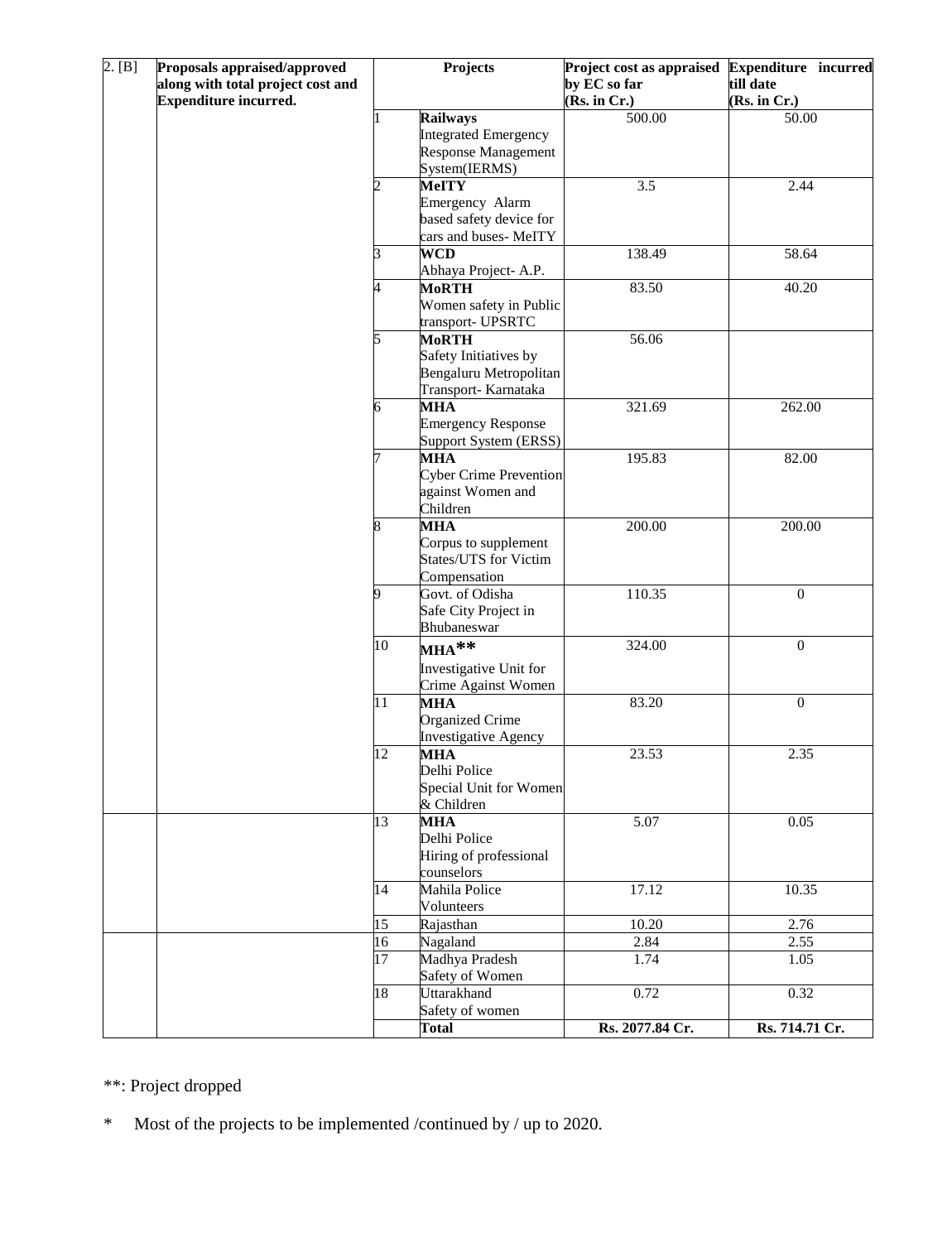## **A. The details of funds Allocated Under Nirbhaya Fund on different schemes**

The details of Total Funds Allocated under Nirbhaya Fund till date is as under:

| 2013-14  | 2014-15  | 2015-16    | 2016-17 | 2017-18 |
|----------|----------|------------|---------|---------|
| 1000 Cr. | 1000 Cr. | <b>NIL</b> | 550 Cr. | 550 Cr. |

**B** The details of Funds released under Nirbhaya Fund under different schemes is as under:

**(Figures in Rs. Lakhs)**

| $\overline{SI}$ .<br>No. | Districts in which is<br><b>State Government</b><br>being implemented |                               |  |                                 | <b>Funds released</b> |                |          |
|--------------------------|-----------------------------------------------------------------------|-------------------------------|--|---------------------------------|-----------------------|----------------|----------|
|                          |                                                                       |                               |  | 2015-16                         |                       | 2016-17        | 2017-18  |
|                          |                                                                       |                               |  |                                 |                       |                |          |
| [A]                      |                                                                       |                               |  | Mahila Police Volunteers (MPVs) |                       |                |          |
| 1.                       | Government of Haryana                                                 | Karnal<br>and<br>Mahendragarh |  |                                 |                       | 77.00          |          |
| 2.                       | Government of Andhra Pradesh                                          | Anantapur<br>and<br>Kadapa    |  | ÷,                              |                       | 75.00          |          |
| 3.                       | Govt. of Gujarat                                                      | Surat<br>and<br>Ahmedabad     |  |                                 |                       |                | 76.00    |
| 4.                       | Govt. of Mizoram                                                      | Aizwal and Lunglei            |  | $\blacksquare$                  |                       | L.             | 35.00    |
| 5.                       | Govt. of Chhattisgarh                                                 | Korea and Durg                |  |                                 |                       |                | 715.00   |
| 6.                       | Govt. of Karnataka                                                    | Gulbarga<br>and<br>Belgaum    |  | ÷,                              |                       | $\overline{a}$ | 56.00    |
| 7.                       | Govt. of Madhya Pradesh                                               | Morena and Vidisha            |  |                                 |                       |                | 30.00    |
|                          | <b>Total</b>                                                          |                               |  |                                 |                       | 152.00         | 912.00   |
| [B]                      | Smart and Safe City/Shelter Homes/Women Empowerment Projects etc.     |                               |  |                                 |                       |                |          |
|                          | <b>State Governments</b>                                              |                               |  | 2015-16                         | 2016-17               |                | 2017-18  |
| 1.                       | Govt. of Madhya Pradesh                                               |                               |  |                                 |                       |                | 105.00   |
| $\overline{2}$ .         | Govt. of Utrakhand                                                    |                               |  |                                 |                       |                | 32.00    |
| $\overline{3}$ .         | Govt. of Nagaland                                                     |                               |  |                                 |                       |                | 255.00   |
| 4.                       | Chirali Proposal, Govt. of Rajsathan                                  |                               |  |                                 | 23.00                 |                | 253.00   |
| 5.                       | Abhya Project, Govt. of Andhra Pradesh                                |                               |  | $\overline{a}$                  |                       |                | 5864.00  |
| 6.                       | <b>UPSRTC Govt. of Uttar Pradesh</b>                                  |                               |  |                                 |                       |                | 4020.00  |
|                          | Total                                                                 |                               |  |                                 |                       | 23.00          | 10529.00 |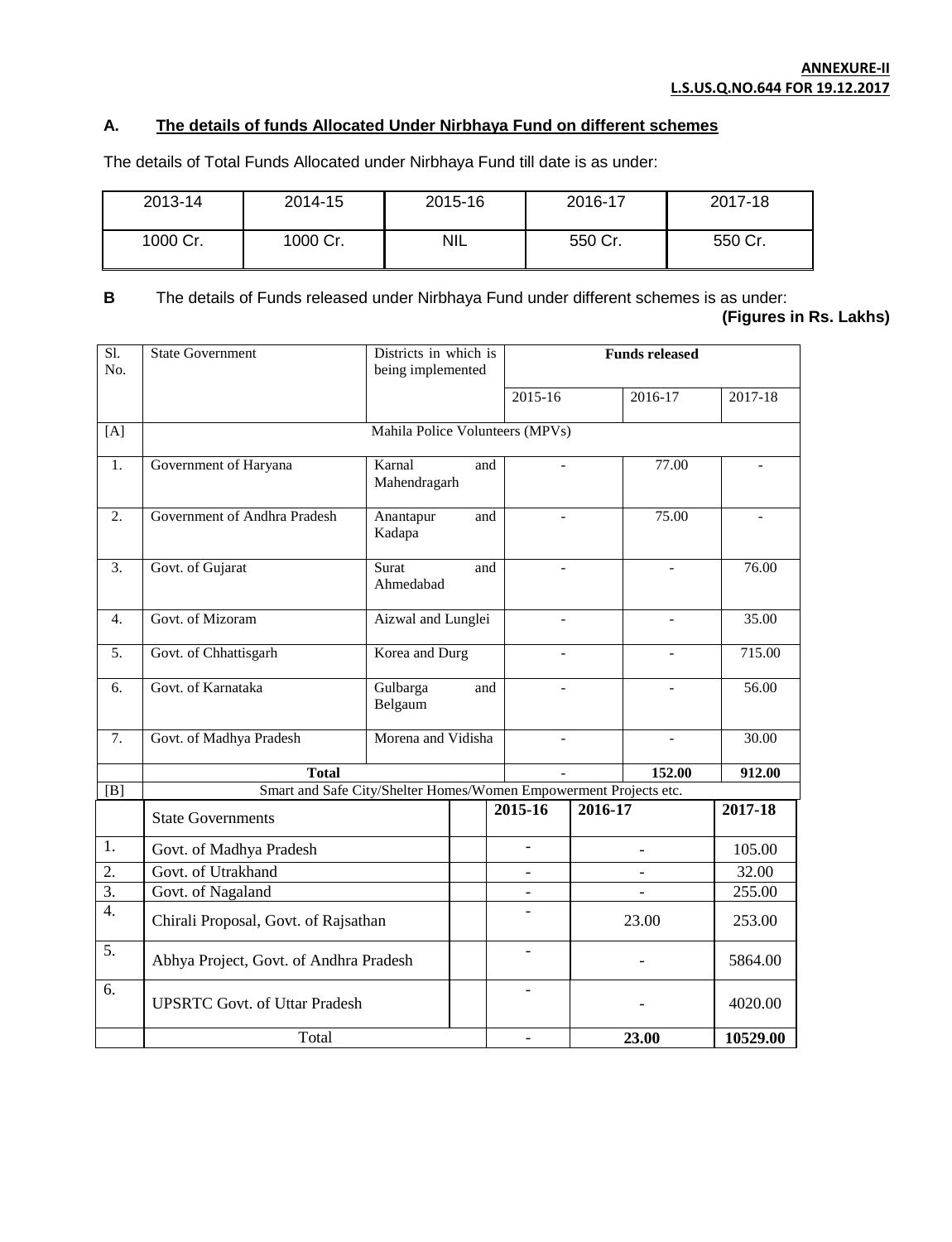| [C]            | <b>One Stop Centres</b><br><b>Funds released in Lakhs</b> |         |         |         |
|----------------|-----------------------------------------------------------|---------|---------|---------|
|                | Name of the States/UTs                                    | 2015-16 | 2016-17 | 2017-18 |
| 1.             | Andaman & Nicobar Islands                                 | 13.19   |         | 31.20   |
| 2.             | Andhra Pradesh                                            | 13.19   | 268.97  | 330.13  |
| 3              | <b>Arunachal Pradesh</b>                                  | 13.19   | 28.41   | 53.00   |
| $\overline{4}$ | Assam                                                     | 38.84   | 75.65   |         |
| 5              | <b>Bihar</b>                                              | 13.19   | 198.90  |         |
| $\overline{6}$ | Chandigarh                                                | 13.19   |         |         |
| $\overline{7}$ | Chhattisgarh                                              | 48.30   | 734.27  | 146.08  |
| $\overline{8}$ | Dadra Nagar Haveli                                        | 43.37   |         |         |
| 9              | Daman & Diu                                               | 45.88   |         | 10.84   |
| 10             | Goa                                                       | 45.88   | 19.41   |         |
| 11             | Gujarat                                                   | 45.88   | 38.82   |         |
| 12             | Haryana                                                   | 36.41   | 116.48  | 38.30   |
| 13             | Himachal Pradesh                                          | 37.68   |         | 15.00   |
| 14             | Jammu & Kashmir                                           | 45.88   | 95.65   | 87.52   |
| 15             | Jharkhand                                                 | 10.26   | 56.82   | 18.47   |
| 16             | Karnataka                                                 | 45.88   | 85.24   |         |
| 17             | Kerala                                                    | 45.08   | 113.65  |         |
| 18             | Madhya Pradesh                                            | 45.88   | 773.04  |         |
| <b>19</b>      | <b>Maharashtra</b>                                        | 45.88   | 213.55  | 413.34  |
| 20             | Manipur                                                   | 12.89   |         |         |
| 21             | Meghalaya                                                 | 13.19   | 28.41   | 7.75    |
| 22             | Mizoram                                                   | 37.68   |         | 26.10   |
| 23             | Nagaland                                                  | 45.88   | 55.41   | 65.41   |
| 24             | Odisha                                                    | 10.28   | 15.00   |         |
| 25             | Puducherry                                                | 37.00   |         | 19.41   |
| 26             | Punjab                                                    | 43.82   | 97.07   | 204.58  |
| 27             | Rajasthan                                                 | 12.12   | 346.24  |         |
| 28             | Sikkim                                                    | 45.88   |         |         |
| 29             | Tamil Nadu                                                | 45.88   |         |         |
| 30             | Telangana                                                 | 45.88   | 155.31  | 48.69   |
| 31             | Tripura                                                   | 45.88   |         |         |
| 32             | <b>Uttar Pradesh</b>                                      | 45.88   | 454.63  |         |
| 33             | Uttarakhand                                               | 13.19   | 58.24   | 114.51  |
|                | Total                                                     | 1102.49 | 4029.60 | 1630.33 |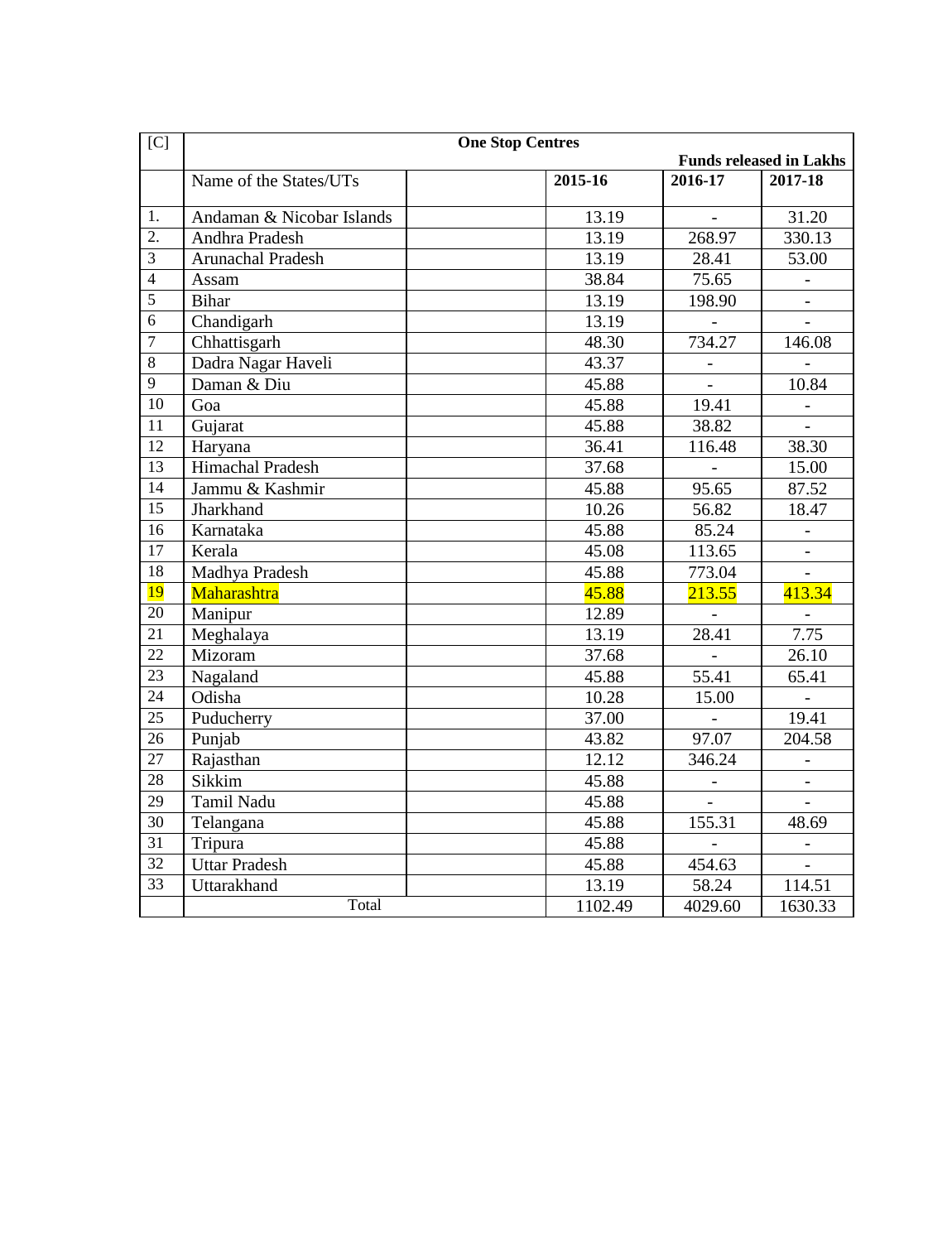| [D]             | <b>Universalization of Women Helpline</b> |          |                |         |  |
|-----------------|-------------------------------------------|----------|----------------|---------|--|
|                 | <b>Funds released in Lakhs</b>            |          |                |         |  |
|                 |                                           | 2015-16  | 2016-17        | 2017-18 |  |
| $\mathbf{1}$    | Andhra Pradesh                            | 51.58    |                |         |  |
| $\overline{2}$  | Odisha                                    | 28.86    |                | 30.16   |  |
| 3               | Chhattisgarh                              | 51.58    | 37.91          | 63.64   |  |
| $\overline{4}$  | Sikkim                                    | 47.25    |                |         |  |
| 5               | Uttarakhand                               | 43.10    |                | 46.79   |  |
| 6               | Arunachal Pradesh                         | 49.70    |                | 59.50   |  |
| $\overline{7}$  | Kerala                                    | 51.58    |                |         |  |
| 8               | Delhi                                     | 49.78    |                |         |  |
| 9               | Telangana                                 | 28.86    | $\overline{a}$ |         |  |
| $\overline{10}$ | Andaman & Nicobar                         | 17.00    |                |         |  |
| 11              | Chandigarh                                | 17.00    |                | 89.31   |  |
| 12              | Nagaland                                  | 49.70    | 29.11          | 42.25   |  |
| 13              | Mizoram                                   | 51.08    |                | 85.20   |  |
| 14              | Jammu & Kashmir                           | 51.58    | $\overline{a}$ |         |  |
| 15              | Gujarat                                   | 62.70    |                |         |  |
| 16              | <b>Uttar Pradesh</b>                      | 62.70    |                | 40.11   |  |
| 17              | Jharkhand                                 | 34.54    |                |         |  |
| 18              | <b>Bihar</b>                              | 62.70    | $\overline{a}$ | 38.07   |  |
| 19              | Meghalaya                                 | 49.70    | $\overline{a}$ |         |  |
| 20              | Himachal Pradesh                          | 49.70    | ۰              |         |  |
| 21              | Tripura                                   | 49.70    |                |         |  |
| 22              | Karnataka                                 | 62.70    | $\blacksquare$ |         |  |
| 23              | Haryana                                   | 51.58    |                |         |  |
| 24              | Manipur                                   | 49.70    |                |         |  |
| 25              | West Bengal                               | 62.70    |                |         |  |
| 26              | Tamil Nadu                                | 62.70    |                |         |  |
| $27\,$          | Madhya Pradesh                            | 62.70    |                |         |  |
| 28              | Rajasthan                                 | 62.70    |                |         |  |
| $\overline{29}$ | Daman & Diu                               | 17.00    |                | 34.08   |  |
| 30              | Maharashtra                               | 62.70    |                |         |  |
| 31              | Assam                                     | 34.54    |                |         |  |
| 32              | Punjab                                    | 28.86    |                |         |  |
| $\overline{33}$ | Goa                                       | 27.90    |                |         |  |
|                 | Total                                     | 1,546.17 | 67.02          | 528.98  |  |

**Funds Released to Maharashtra Rs. 735.47 Lakh.** 

**Details of funds released to Maharashtra under Emergency Response System (ERSS), Cyber Crime Prevention against Women and Children(CCPWC), Central Victim Compention Fund(CVCF) are with MHA.**